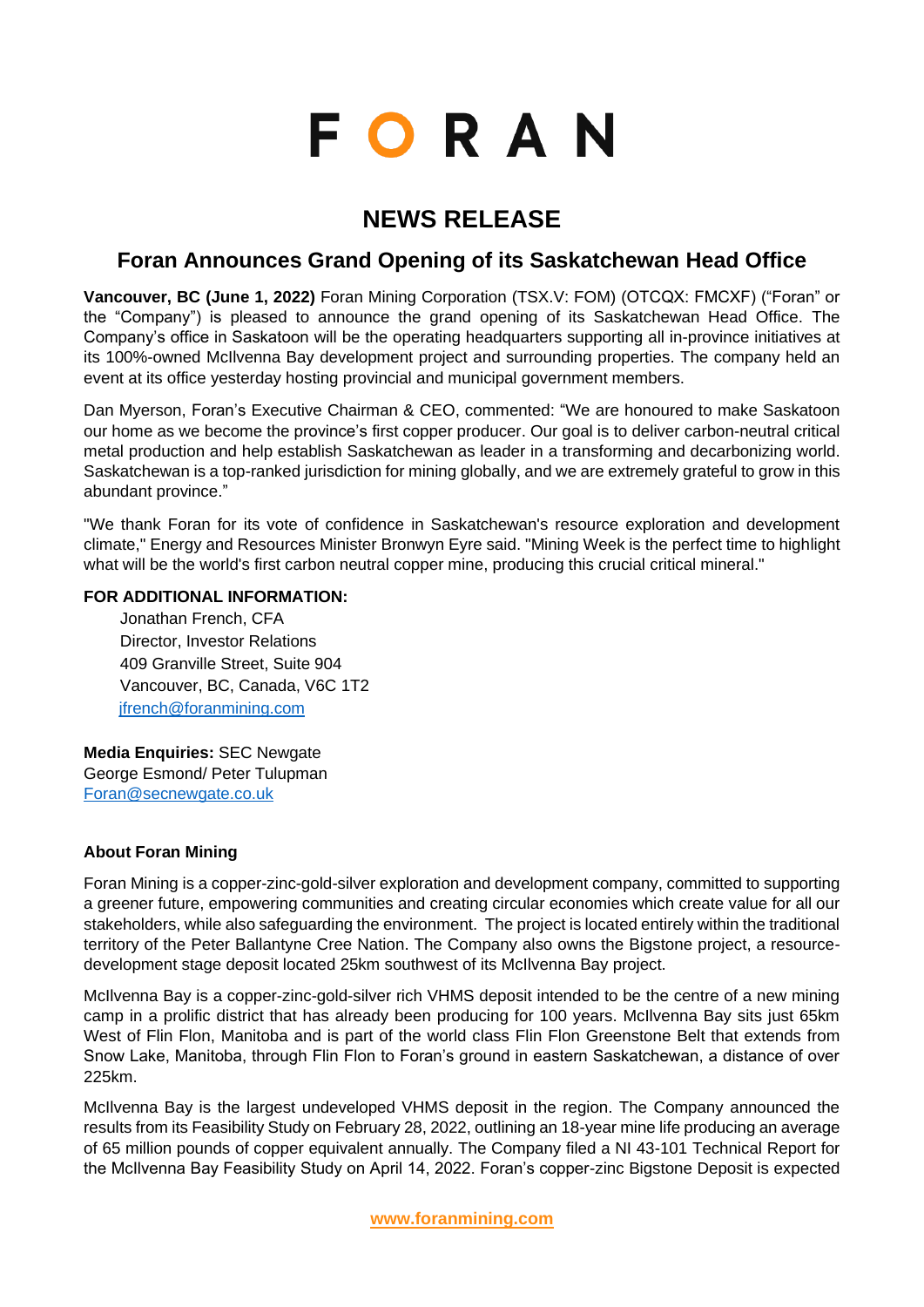to serve as additional feed for the mill at McIlvenna Bay. The Company filed a NI 43-101 Technical Report for the Bigstone Deposit's first resource estimate on February 11, 2022.

Foran trades on the TSX.V under the symbol "FOM" and on the OTCQX under the symbol "FMCXF".

Neither the TSX-V nor its Regulation Services Provider (as that term is defined in the policies of the TSX-V) accepts responsibility for the adequacy of this release. No stock exchange, securities commission or other regulatory authority has approved or disapproved the information contained herein.

#### **Forward Looking Statements**

#### CAUTIONARY NOTE REGARDING FORWARD LOOKING STATEMENTS

This news release contains "forward-looking information" (also referred to as "forward looking statements"), which relate to future events or future performance and reflect management's current expectations and assumptions. Often, but not always, forward-looking statements can be identified by the use of words such as "plans", "hopes", "expects", "is expected", "budget", "scheduled", "estimates", "forecasts", "intends", "anticipates", or "believes" or variations (including negative variations) of such words and phrases, or state that certain actions, events or results "may", "could", "would", "might" or "will" be taken, occur or be achieved. Such forward-looking statements reflect management's current beliefs and are based on assumptions made by and information currently available to the Company. All statements, other than statements of historical fact, are forward-looking statements or information. Forward-looking statements or information in this news release relate to, among other things: the Company's ability to develop the McIlvenna Bay Project and to achieve the results outlined in the FS; and the ability to raise capital to fund construction and development of the McIlvenna Bay Project.

These forward-looking statements and information reflect the Company's current views with respect to future events and are necessarily based upon a number of assumptions that, while considered reasonable by the Company, are inherently subject to significant operational, business, economic and regulatory uncertainties and contingencies. These assumptions include: our mineral reserve and resource estimates and the assumptions upon which they are based, including geotechnical and metallurgical characteristics of rock confirming to sampled results and metallurgical performance; tonnage of ore to be mined and processed; ore grades and recoveries; assumptions and discount rates being appropriately applied to the technical studies; success of the Company's projects, including the McIlvenna Bay Project; prices for zinc, copper, gold and silver remaining as estimated; currency exchange rates remaining as estimated; availability of funds for the Company's projects; capital decommissioning and reclamation estimates; mineral reserve and resource estimates and the assumptions upon which they are based; prices for energy inputs, labour, materials, supplies and services (including transportation); no labour-related disruptions; no unplanned delays or interruptions in scheduled construction and production; all necessary permits, licenses and regulatory approvals are received in a timely manner; and the ability to comply with environmental, health and safety laws. The foregoing list of assumptions is not exhaustive.

The Company cautions the reader that forward-looking statements and information include known and unknown risks, uncertainties and other factors that may cause actual results and developments to differ materially from those expressed or implied by such forward-looking statements or information contained in this news release and the Company has made assumptions and estimates based on or related to many of these factors. Such factors include, without limitation: the projected and actual effects of the COVID-19 coronavirus on the factors relevant to the business of the Corporation, including the effect on supply chains, labour market, currency and commodity prices and global and Canadian capital markets, fluctuations in zinc, copper, gold and silver prices; fluctuations in prices for energy inputs, labour, materials, supplies and services (including transportation); fluctuations in currency markets (such as the Canadian dollar versus the U.S. dollar); operational risks and hazards inherent with the business of mining (including environmental accidents and hazards, industrial accidents, equipment breakdown, unusual or unexpected geological or structure formations, cave-ins, flooding and severe weather); inadequate insurance, or the inability to obtain insurance, to cover these risks and hazards; our ability to obtain all necessary permits,